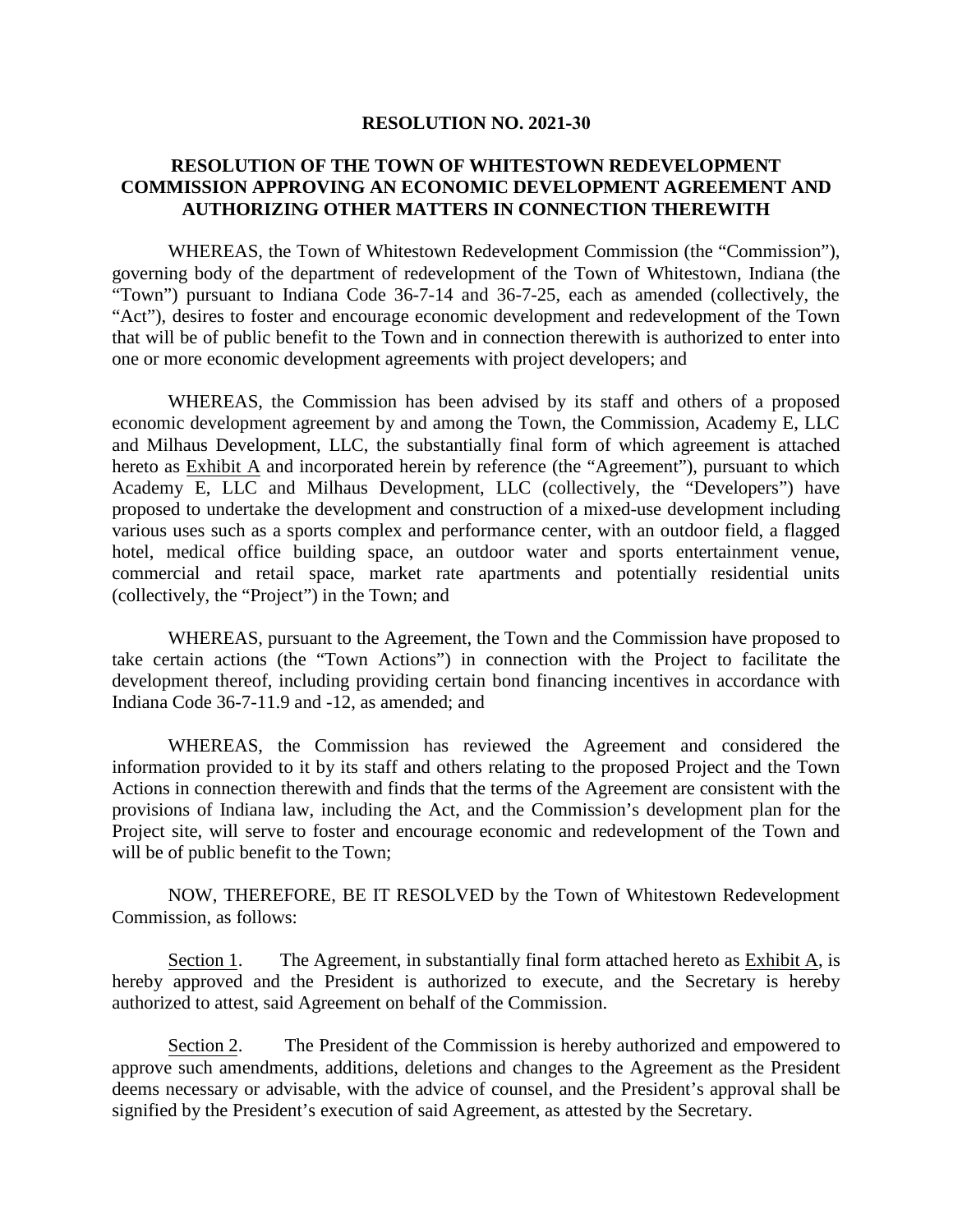Section 3. The President, Vice President and the Secretary of the Commission, and such other staff members, service providers and firms as they may direct are hereby authorized and directed to take any and all other actions on behalf of the Commission as may be necessary or appropriate to carry out the purposes of this resolution.

This resolution shall be effective from and after its passage. Section 4.

Adopted the 1<sup>st</sup> day of November, 2021, by a vote of  $\overline{5}$  in favor and  $\overline{0}$  against.

TOWN OF WHITESTOWN REDEVELOPMENT COMMISSION

im Hess, President

ATTEST:

Craig Arthur, Secretary